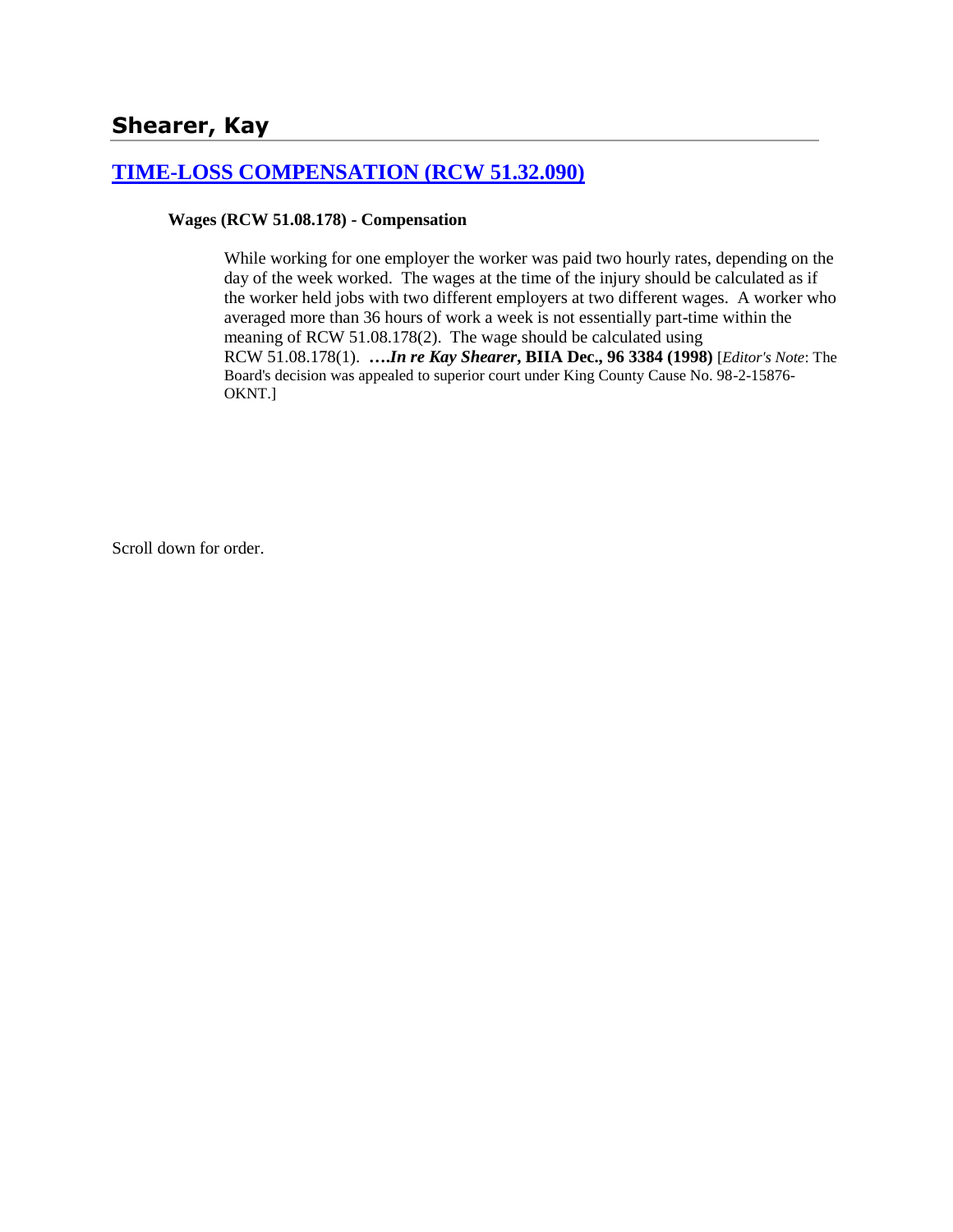# **BEFORE THE BOARD OF INDUSTRIAL INSURANCE APPEALS STATE OF WASHINGTON**

**)**

**IN RE: KAY R. SHEARER ) DOCKET NO. 96 3384 & 96 3385**

**CLAIM NO. T-806111 & T-713076 ) DECISION AND ORDER** 

APPEARANCES:

Claimant, Kay R. Shearer, by Davidson, Czeisler, Kilpatric, Zeno, P.S., per James E. Sedney

Self-Insured Employer, Fred Meyer, Inc., by Law Offices of Deborah J. Lazaldi, per Deborah J. Lazaldi and Craig A. Staples

This matter involves two consolidated appeals from closing orders of the Department of

Labor and Industries issued in two different claims, as follows:

## **Claim No. T-806111, Docket No. 96 3384:**

This is an appeal filed by the claimant, Kay R. Shearer, on May 16, 1996, from an order of the Department of Labor and Industries dated March 12, 1996, in which the Department affirmed a prior order dated August 21, 1995, that closed the claim with time loss compensation benefits as paid to May 9, 1994, and with no permanent partial disability award. **REVERSED AND REMANDED.**

## **Claim No. T-713076, Docket No. 96 3385:**

This is an appeal filed by the claimant on May 16, 1996, from an order of the Department of Labor and Industries dated March 12, 1996, that affirmed a prior order dated July 27, 1995, that closed the claim with time loss compensation as paid to May 5, 1995, and with direction to the selfinsured employer to pay a permanent partial disability award equal to a Category 2 of permanent cervical and cervico-dorsal impairments. **REVERSED AND REMANDED.**

## **PROCEDURAL AND EVIDENTIARY RULINGS**

Pursuant to RCW 51.52.104 and RCW 51.52.106, this matter is before the Board for review and decision on timely Petitions for Review filed by the self-insured employer, Fred Meyer, Inc.,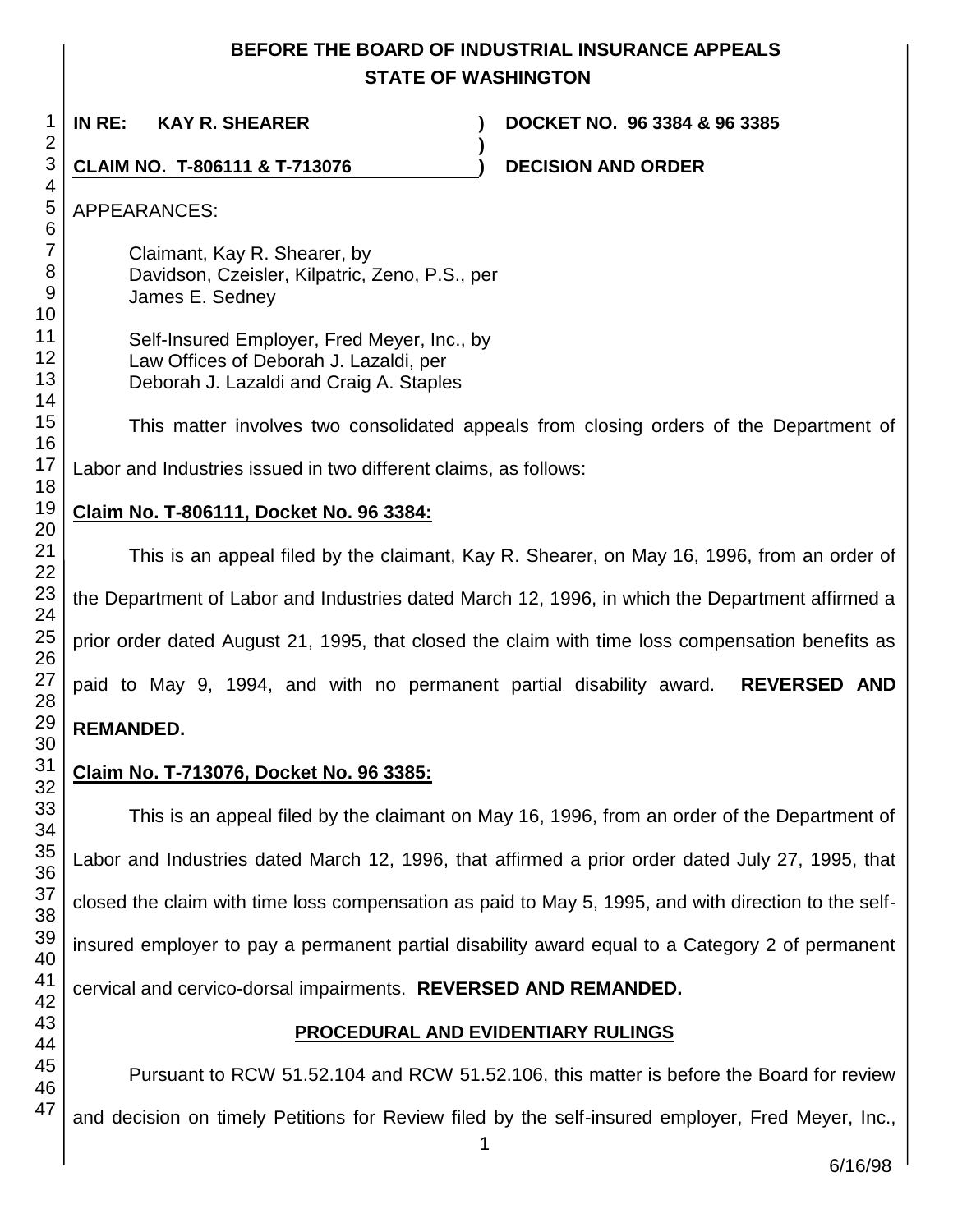and the claimant, Kay R. Shearer, to a Proposed Decision and Order issued on October 31, 1997, in which the orders of the Department dated March 12, 1996, were reversed and remanded to the Department with the following directions:

In the appeal assigned Docket No. 96 3384 (Claim No. T-806111) (hereafter referred to as the "carpal tunnel claim"), the claim was remanded to the Department with direction to recalculate the claimant's base wages taking her shift differential, and holiday, vacation, sick, and funeral leave into consideration, and to further recalculate and pay her time loss compensation benefits based thereon for all periods for which she has been paid time loss compensation under this claim, less prior benefits paid for time loss compensation, and to pay loss of earning power benefits for the period between May 5, 1995 through March 12, 1996, using the difference between her recalculated base wages and minimum wage for that period, and to, thereupon, close the claim.

In the appeal assigned Docket No. 96 3385 (Claim No. T-713076) (hereafter referred to as the "neck/shoulder claim"), the claim was remanded to the Department with direction to recalculate the claimant's base wages taking her shift differential, and holiday, vacation, sick, and funeral leave into consideration, and to further recalculate and pay her time loss compensation benefits based thereon for all periods for which she has been paid time loss compensation under this claim, less prior benefits paid for time loss compensation, to pay a Category 2 of permanent cervical and cervico-dorsal impairments, less prior awards, and to, thereupon, close the claim.

The Board has reviewed the evidentiary rulings in the record of proceedings and finds that, with one exception, no prejudicial error was committed and the rulings are affirmed. The one erroneous ruling that was prejudicial affected the claimant and occurred in the record of proceedings dated May 30, 1997, at page 16, line 21. The self-insured employer's vocational witness, Ms. Fehrenbacher, testified that Ms. Shearer called an unidentified claims person and withdrew from a cashier training class due to "finances." This testimony was objected to as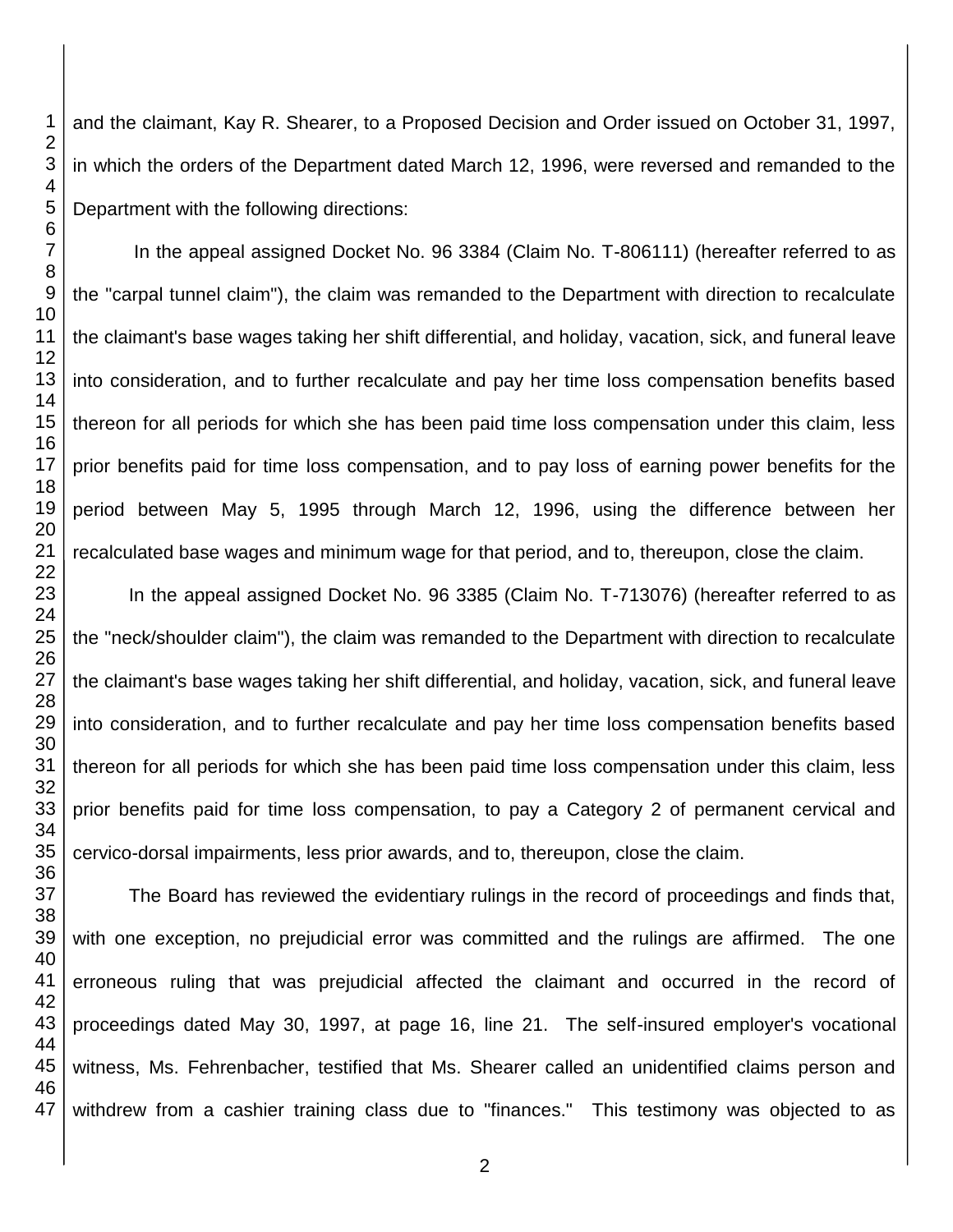hearsay. It was not a statement made directly to the witness, so it was actually hearsay on hearsay from an unidentified source. No foundation was laid that would reasonably lead to the conclusion that there was an applicable exception. It is, on balance, more prejudicial than probative. The objection to the testimony is sustained and all reference to "finances" as the reason for Ms. Shearer's withdrawal from cashier training is stricken from the record.

In its Petition for Review, the self-insured employer specifically challenges the admission into evidence of the union contract governing the wages and conditions of Ms. Shearer's employment at Fred Meyer, Inc. Ms. Shearer asserts that her regular monthly wage includes shift differential pay. The contract sets forth this arrangement. She asserts that, in calculating her average hours worked pursuant to RCW 51.08.178, the self-insured employer should have included all hours for which she was paid as if she had worked, including holiday, sick pay, and funeral leave pay. These items are contracted in the union agreement. The agreement is relevant to the determination of Ms. Shearer's wage at injury and was, therefore, properly admitted. We would state, however, that the union contract between the employer and the claimant's union would not be relevant in our attempt to ascertain the meaning or intent of any language included in the statute by the Legislature.

On a procedural level, the self-insured employer seeks review of the industrial appeals judge's decision to allow Ms. Shearer to reopen her case for presentation of evidence on the issue of how her time loss compensation rate was calculated. The claimant's Notice of Appeal is sufficiently broad to include an appeal over this issue. The issue was timely raised in these appeals of orders closing the claims, because the Department never issued an appealable order setting forth the basis on which the time loss compensation rate was calculated. The issue was not pursued at scheduling or before the claimant rested. The attorney for the claimant candidly admits that this was his oversight. However, he raised the issue over a month before the self-insured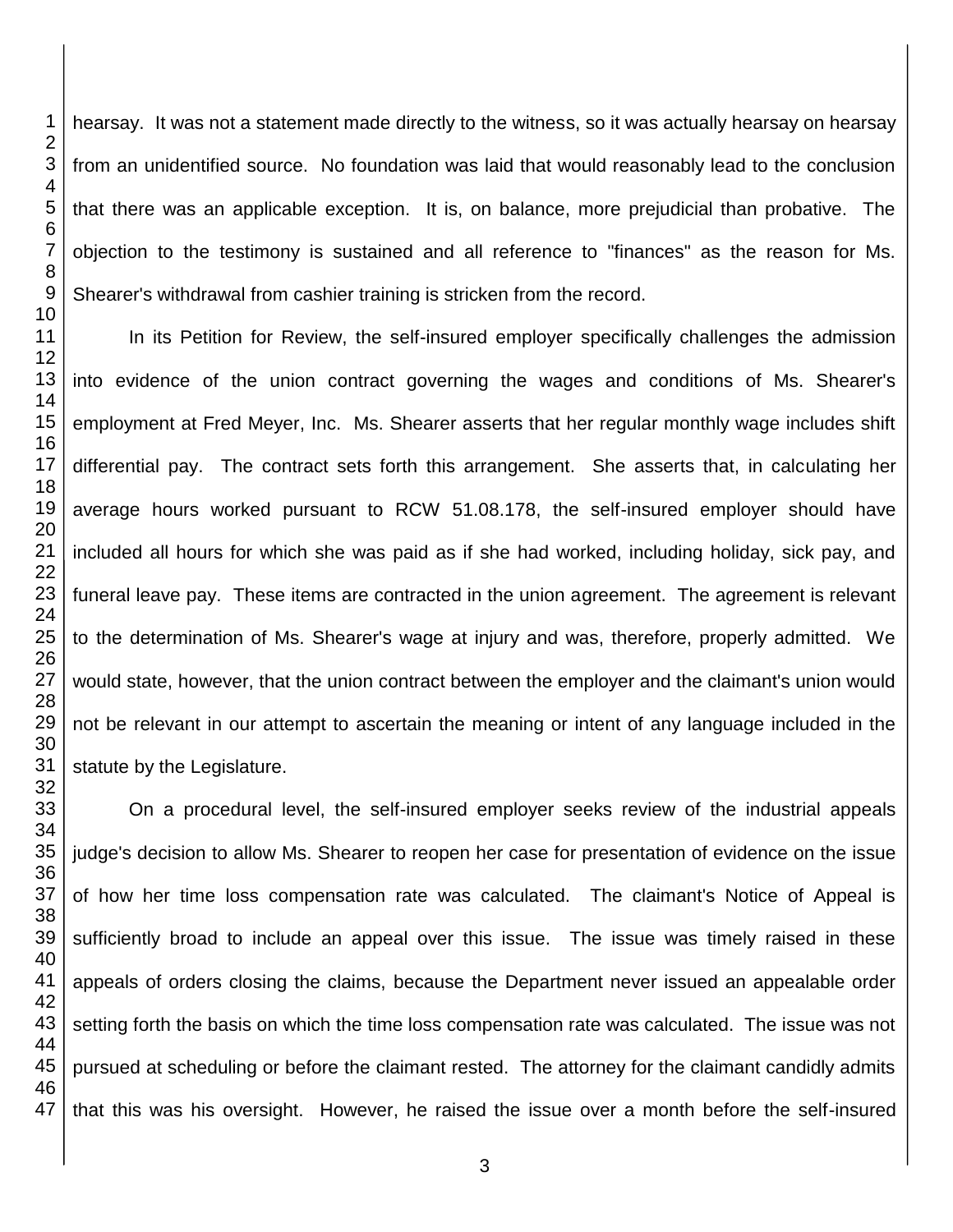employer's case was set to begin. The issue is largely a question of law and required a minimal additional factual basis. The industrial appeals judge entertained a motion for reopening, after which she directed the inclusion of the issue and further testimony from the claimant. While the self-insured employer asserts that there was not "good cause shown" for reopening, the matter is within the discretion of the industrial appeals judge. The self-insured employer was not prejudiced by the exploration of the issue, either in terms of time to prepare or time for presentation of evidence. There is no indication this was anything but an honest oversight that, with fairness, was properly dealt with by our industrial appeals judge.

### **DECISION**

The substantive issues raised in the Petitions for Review include what factors are to be considered in the calculation of Ms. Shearer's monthly wage for purposes of computing her time loss compensation benefits; her entitlement to further time loss compensation beyond May 5, 1995; her entitlement to and the duration of loss of earning power benefits beyond May 5, 1995; the calculation of loss of earning power benefits; and, whether the claimant is entitled to further awards for permanent partial impairment.

We have granted review primarily to address issues relating to the calculation of the claimant's monthly wage under RCW 51.08.178. However, a brief evidentiary summary will help to illustrate our reasoning in these appeals and our resolution of the other issues.

 In 1993, Ms. Shearer suffered a cervical injury that resulted in a permanent partial disability equal to Category 2 of WAC 296-20-240 for cervical-dorsal impairments. (Claim No. T-713076, Docket No. 96 3385). While being treated for that injury, she was also diagnosed as suffering from right carpal tunnel syndrome, for which she underwent surgery in 1994. She claims that she sustained a further permanent partial disability as a result of the carpal tunnel condition. The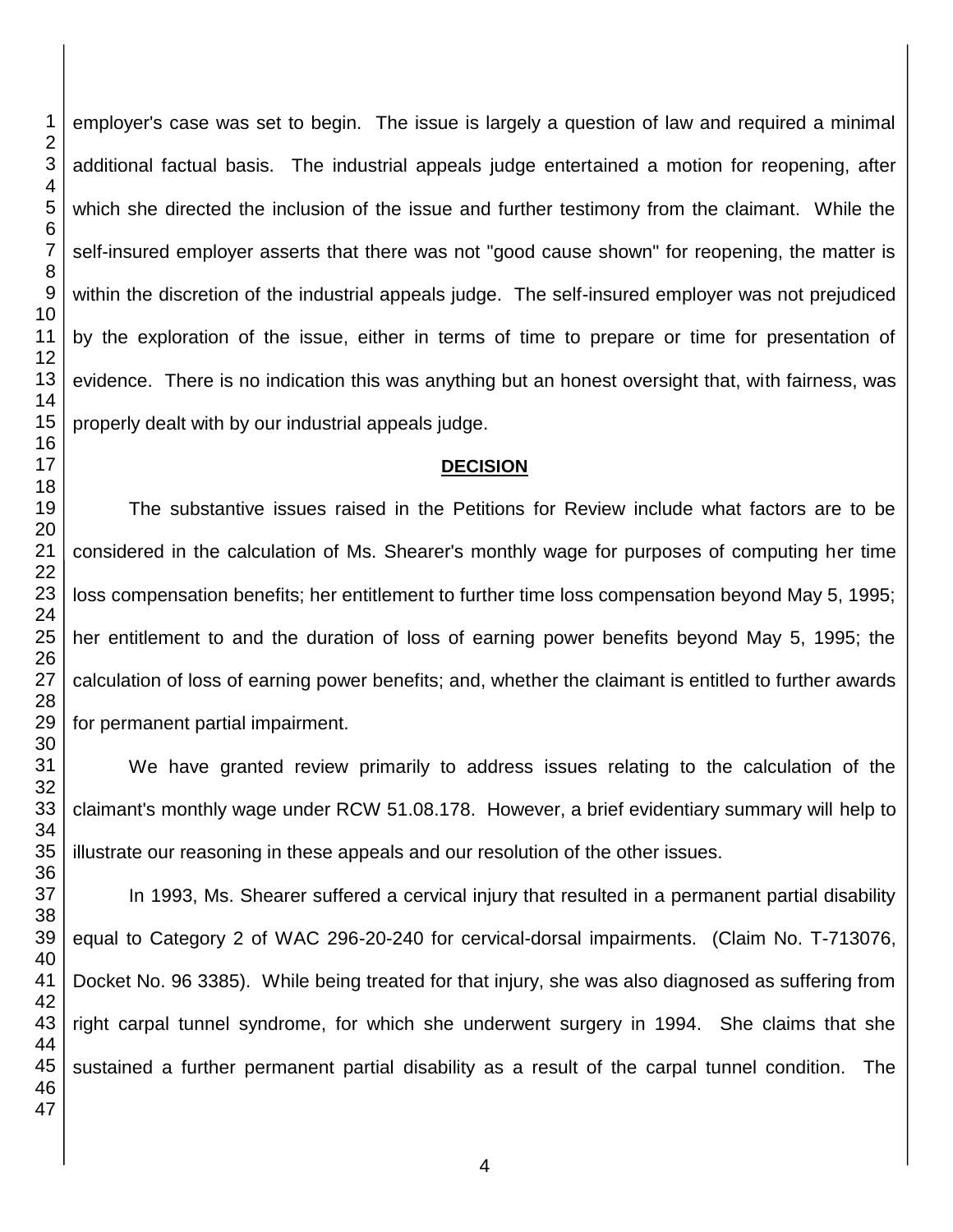parties agree that the industrial injury involved in the neck/shoulder claim and the carpal tunnel condition prevent Ms. Shearer from returning to her job as a meat wrapper at Fred Meyer.

Ms. Shearer worked varying hours per week. Her wages depended on the day of the week and the time of day, as the union contract provides for shift differentials. Her base wage on weekdays was \$12.40 per hour. She frequently worked Sundays and received the differential pay for those days, which was \$18.60 per hour. In the 26-week period prior to her neck/shoulder injury of February 1, 1993, she averaged 36.1 hours per week, that included compensation for paid hours of vacation, funeral and holiday leave.

Ms. Shearer did not finish high school. She obtained her GED while her worker's compensation claims were being administered. Her work history consists of lumber yard production work, assembly line work, and meat wrapping. She has no cashier, computer, or keyboard experience. As a result of her industrially related conditions, she should not perform repetitive motions with her right hand (as in constant computer or cashier work) and has to be careful about positioning her neck. The record is clear that, as of May 5, 1995, she could perform entry-level customer service desk work with minimal cashier or computer requirements.

We agree with our industrial appeals judge that the claimant is not entitled to any further award for permanent partial disability. No evidence was presented that her impairment related to her neck/shoulder injury was in excess of the Category 2 cervical impairment for which the Department ordered an award. We also agree with our industrial appeals judge that the claimant had no permanent impairment as a result of her carpal tunnel condition. For the reasons offered by our industrial appeals judge, we agree that the testimony of Dr. Bruce Wheeler is most persuasive that the claimant suffered no ratable permanent impairment as a result of the carpal tunnel condition.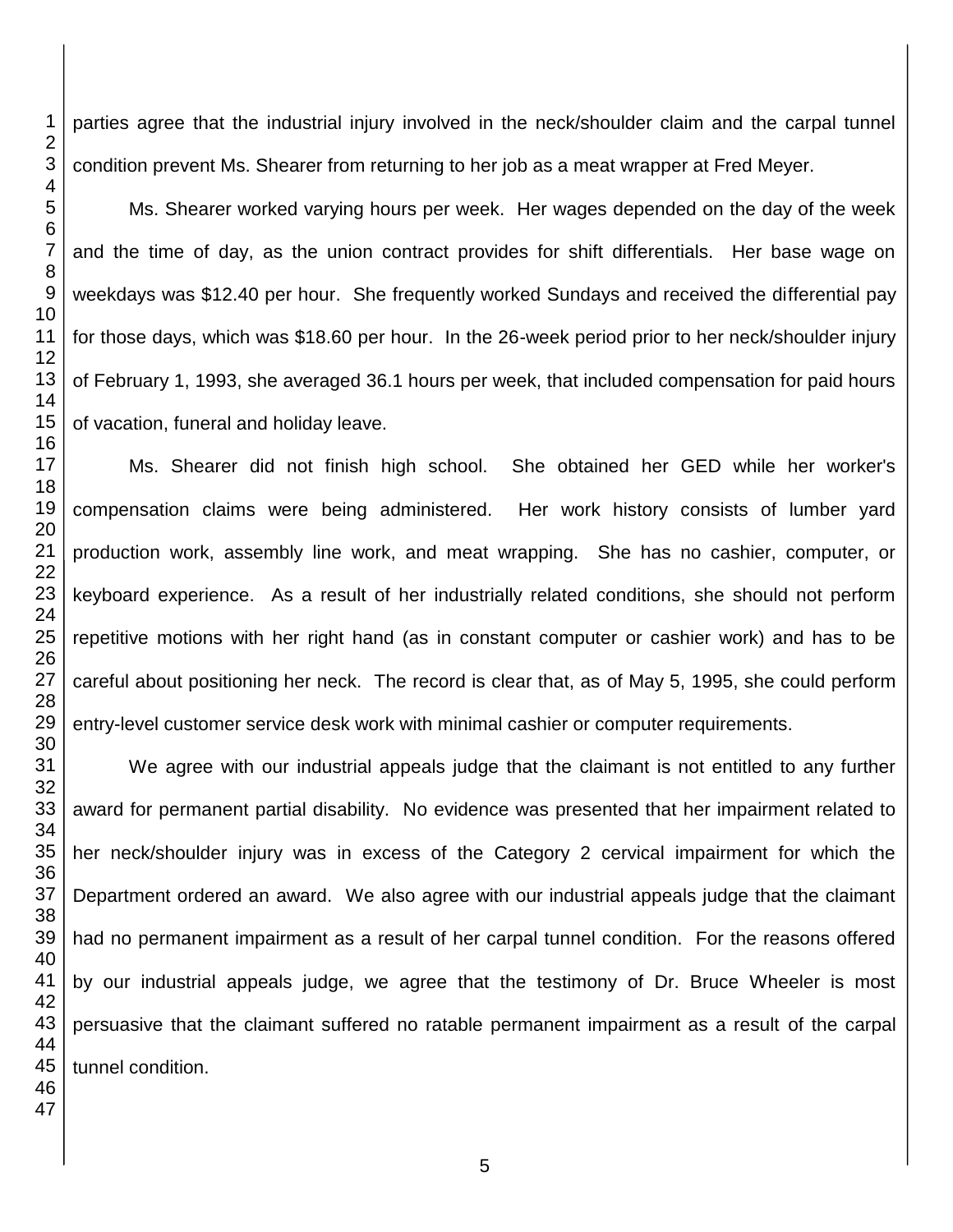We further agree that our industrial appeals judge was correct in concluding that, as of May 5, 1995, the claimant was able to engage in gainful employment, and was therefore no longer entitled to temporary total disability benefits. While the claimant's industrially related conditions preclude her from returning to her job as a meat wrapper, they did not preclude her from engaging in other employment as a customer service clerk.

The fact the claimant is unable to return to her job at the time of injury, and is limited to employment that will most likely only pay minimum wage, does raise the issue of the claimant's entitlement to loss of earning power benefits. We agree that the claimant was entitled to loss of earning power benefits from May 5, 1995, based on the fact she was only able to return to work paying a minimum wage. However, we disagree with our industrial appeals judge as to the duration of those benefits. We also agree with the claimant that loss of earning power benefits should be based on a comparison to the wage being paid meat wrappers during the period for which loss of earning power benefits are being claimed, and not the wage paid at the time of injury. These two claims were initially closed by the Department on July 27, 1995 (the neck/shoulder claim) and August 21,1995 (the carpal tunnel claim). Following timely protests by

the claimant, the Department entered orders on March 12, 1996, affirming the prior orders in both claims. Our industrial appeals judge ordered the payment of loss of earning power benefits (under the carpal tunnel claim) from May 5, 1995 through March 12, 1996. As the self-insured employer correctly points out, the dates of "legal fixity" in these claims were initially established as July 27, 1995 and August 21, 1995. We have held that a worker cannot obtain loss of earning power benefits beyond the date of legal fixity, and that the protest of a closing order otherwise establishing the date of legal fixity will not operate to artificially extend the duration of entitlement to loss of earning power benefits. *In re Douglas Weston,* BIIA Dec., 86 1645 (1987). To establish entitlement to benefits beyond the date of legal fixity, as established by the initial closing order, the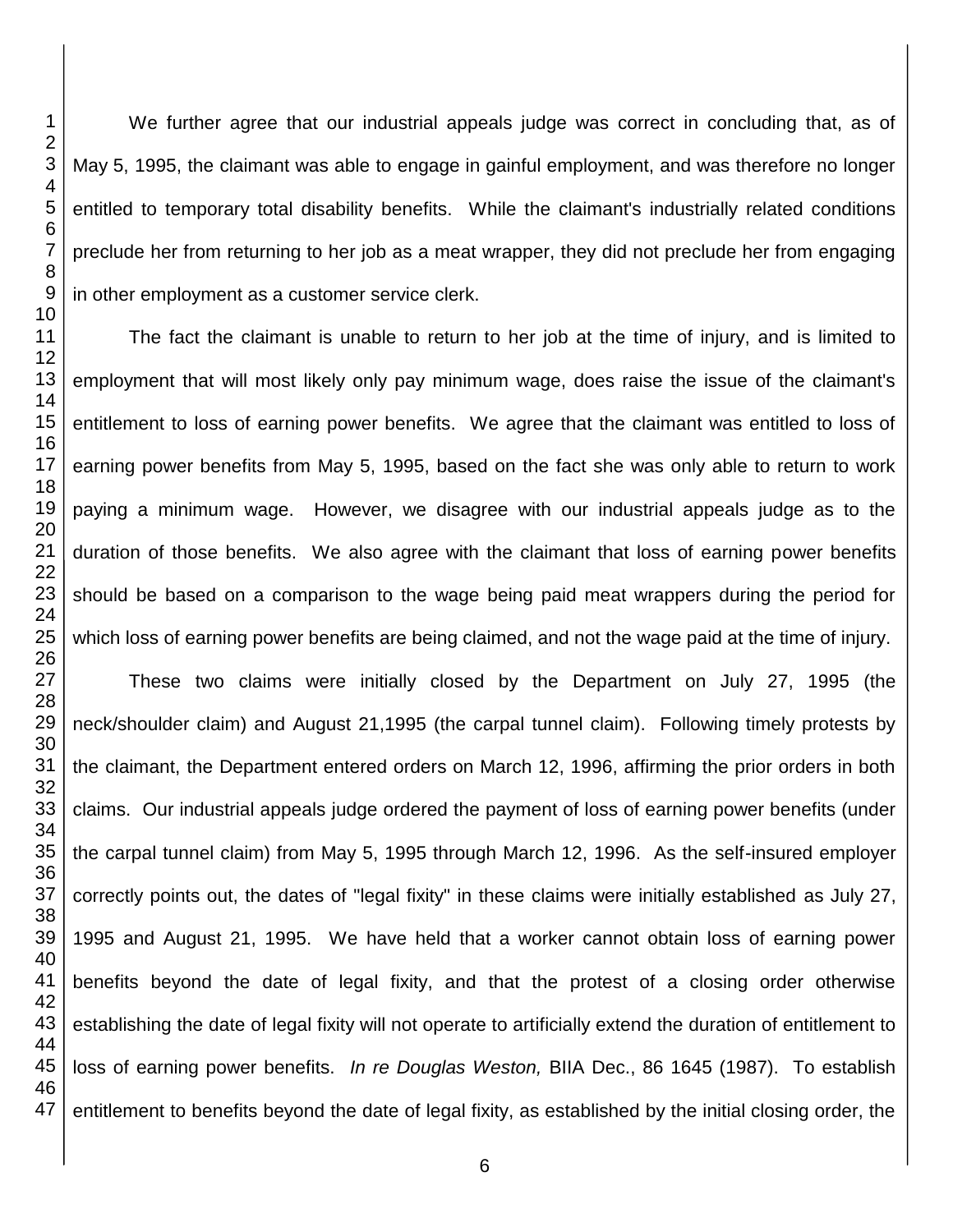worker must first establish that his or her condition was not medically fixed as of that time. *In re Maria Chavez*, BIIA Dec., 87 0640 (1988). The evidence suggests that the claimant's neck/shoulder condition was medically fixed as of July 27, 1995, and that her carpal tunnel condition was medically fixed as of August 21, 1995. Hence, those dates are the ending dates for the duration of loss of earning power benefits under these claims. The claimant is only entitled to loss of earning power benefits for the period May 5, 1995 through August 21, 1995.<sup>1</sup>

Evidence was presented by the claimant that the base wage rate for the claimant's job at the time of injury increased as of May 1995, from \$12.40 per hour to \$13.60 per hour. She correctly points out that if she is entitled to loss of earning power benefits after May 5, 1995, her benefits should be calculated based on a comparison of her post-injury earning capacity to the new wage being paid for the job held at the time of injury. Under *Hunter v. Department of Labor & Indus.*, 43 Wn.2d 696 (1953), it is proper to consider the increase in earnings paid for the employment at the time of injury, in order to arrive at the earnings the worker would have received had she not experienced the injury.

We now turn to the issues concerning the calculation of the claimant's "monthly wages" under RCW 51.08.178. We have assumed, and there is no indication to the contrary, that the claimant's monthly wage should be the same under both claims (i.e., that the date of injury under the neck/shoulder claim would have also been the date of manifestation under the carpal tunnel claim (RCW 51.32.180)).

The employer takes the position that the phrase monthly wages "at the time of injury" in RCW 51.08.178(1) means the pay rate at the exact moment the employee was injured. Therefore,

 The industrial appeals judge ordered the payment of loss of earning power benefits only under the carpal tunnel claim. The evidence would suggest that loss of earning power benefits would have been payable under either or both of these claims, as both the neck condition and carpal tunnel condition preclude her return to work as a meat wrapper. No party has objected to the award of loss of earning power benefits under the carpal tunnel claim, as opposed to the neck/shoulder claim. Since the compensation rate would be the same under either claim, and a duplication of benefits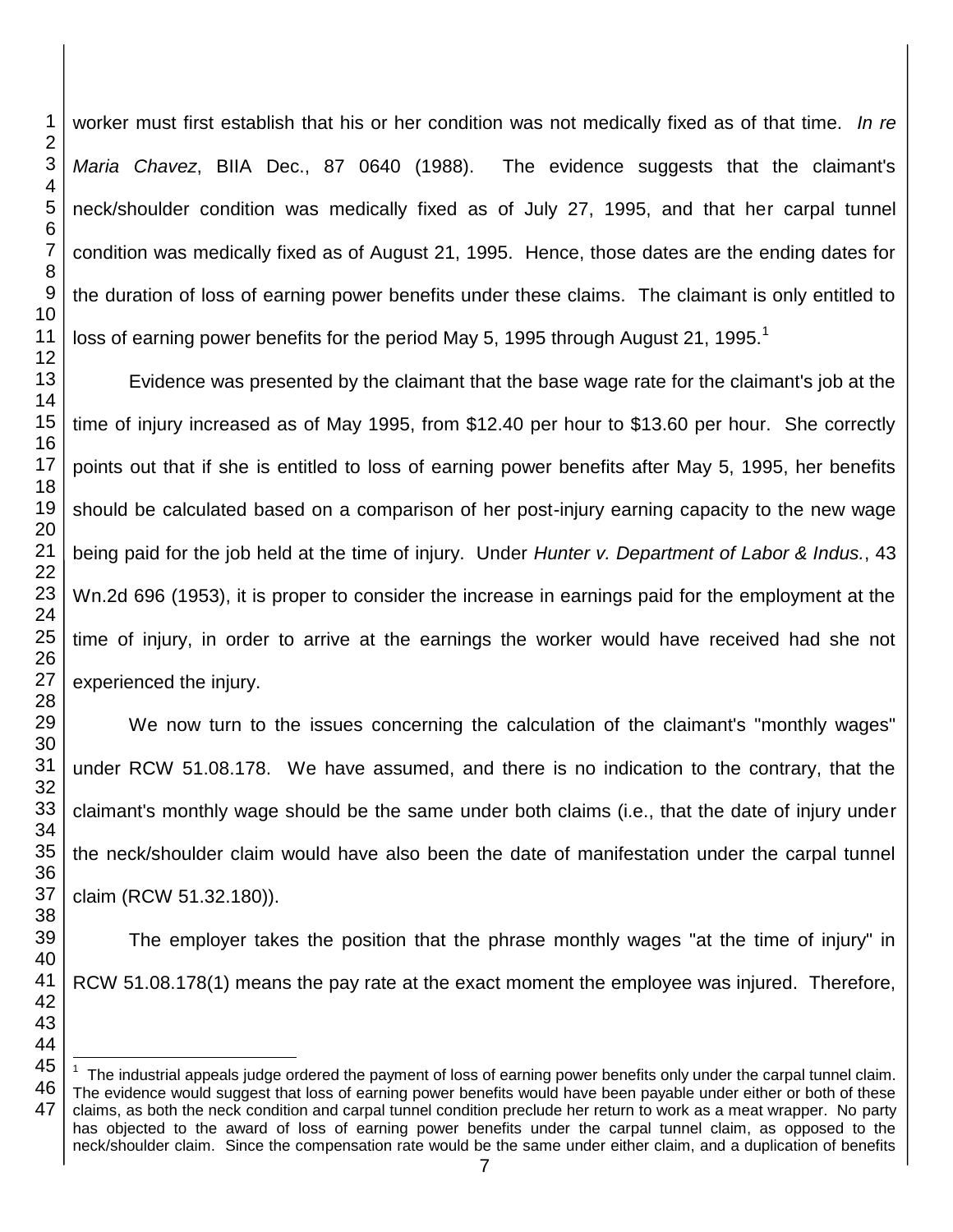an employee like Ms. Shearer who receives one rate of pay when working between 8:00 a.m. and 6:00 p.m. on weekdays and a different rate of pay when working other regularly scheduled hours, should receive time loss compensation benefits calculated on the hourly wage at the moment of injury. In Ms. Shearer's case, she was injured while earning her base wage. Fred Meyer based her time loss compensation rate on her \$12.40 base rate, with no provision for lost differential pay. This has a significant impact on the claimant, as the shift differential for her usual Sunday employment was time and one-half, or \$18.60 per hour.

As our industrial appeals judge pointed out in the Proposed Decision and Order, RCW 51.08.178(1) begins by plainly stating that the basis for payment of time loss compensation shall be "the *monthly* wages the worker was receiving from *all* employment at the time of injury." While the statute goes on to direct various methods of determining the daily wage from which the monthly wage is to be derived, the clear intent of the statute is that the time loss compensation rate take into account the worker's anticipated *monthly* income, not merely the rate on one specific day. The corollary to this conclusion, of course, is that had Ms. Shearer been injured on a Sunday, as opposed to a "non-premium" day, it would be just as inaccurate to suggest that her daily wage "at the time of injury" should be predicated on an hourly wage rate of \$18.60, when for most of her work hours she was paid at a lesser rate.

The difficulty arises, however, because RCW 51.08.178(1) directs the computation of the monthly wage by multiplying the daily wage by the statutory multiplier assigned to the number of days per week the worker is normally employed. The daily wage, in turn, is to be calculated by multiplying the number of hours per day the worker is normally employed, by the worker's "hourly wage." In this case, and for a substantial number of her working hours, the claimant had two different hourly wages--a circumstance that is simply not contemplated by the statute.

would not be permitted, but the duration of loss of earning power benefits would extend to August 21, 1995, in the carpal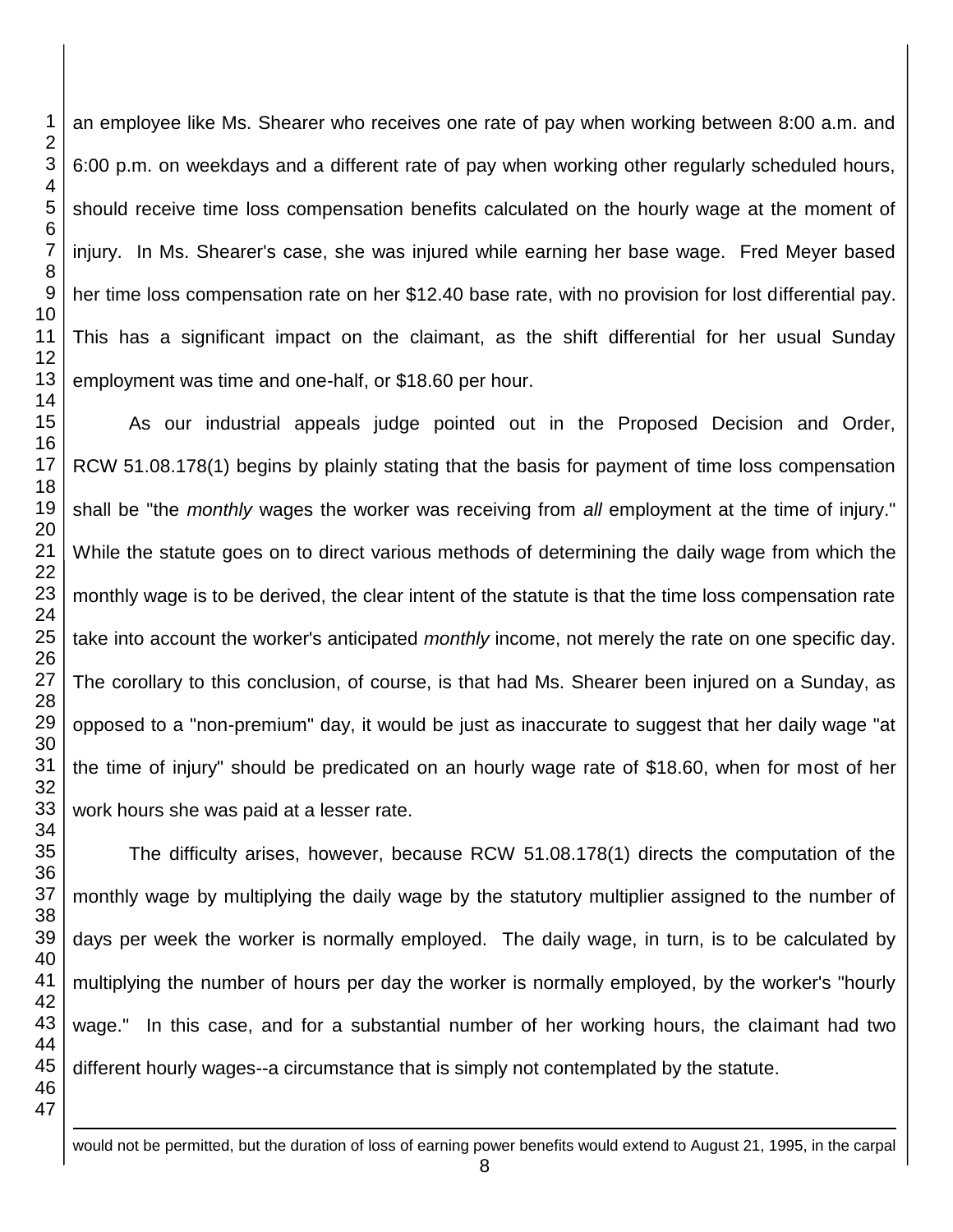<u>.</u>

The self-insured employer argues that since the statue only references a single hourly rate, any wage calculation should, therefore, be based only on the base rate of \$12.40 per hour. We disagree. Rather, we observe that RCW 51.08.178(1) requires consideration of a worker's income from "all employment." Thus, a worker who is employed by two or more employers must have the income from all employers included in the monthly wage, even though the injury for which the claim was filed occurred with only one employer. Under that requirement, it is apparent that a worker employed with one employer four days per week at \$12.40 per hour, and with another employer one day per week at \$18.60 per hour, would have a monthly wage calculated based on the combination of the two separate employments and wage rates. We think the calculation of the monthly wage of the worker employed with one employer, but with two hourly wage rates due to shift pay differentials, should result in the same monthly wage as the worker earning the same income but with two different employers. In order to arrive at a fair yet accurate determination of the monthly wage, we therefore conclude that where a substantial number of a worker's hours are paid at multiple hourly rates, the worker's monthly wage under RCW 51.08.178(1) should be calculated as if the worker had been employed by multiple employers. In this case, that would require a determination of the number of days per week and hours per day the claimant was normally employed at \$12.40 per hour, as well as a determination of the number of days per week and hours per day the claimant was normally employed at \$18.60 per hour.

The employer also takes the position that, in determining the number of hours a worker is employed, hours paid, but not worked, for funeral, holiday, vacation, and sick leave, should be deducted from total hours. In this case the employer computed the monthly wage by taking the total hours earned by Ms. Shearer over the 26 week (6-month) period prior to the neck/shoulder injury of February 1, 1993, deducting for hours representing paid funeral leave, and holiday leave,

tunnel claim, we will not disturb the decision to pay loss of earning power benefits under that claim.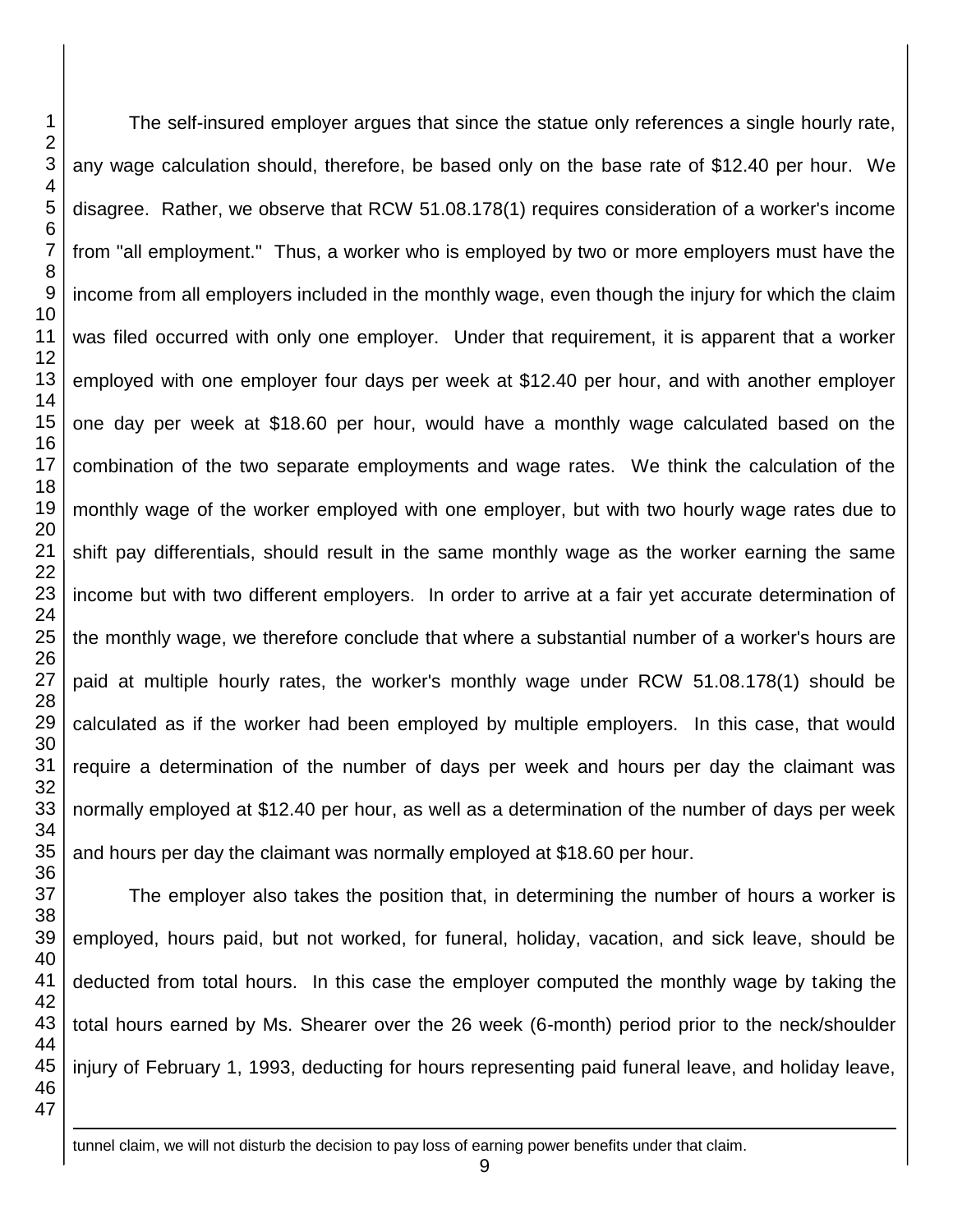but including hours of paid vacation leave, to arrive at an average of 34.40 hours per week. (Exhibit 11, at 3). It then multiplied that figure by the base wage of \$12.40 per hour, and further multiplied that figure by 4.4 (weeks per month) to arrive at a monthly wage.<sup>2</sup> In determining the monthly wage under RCW 51.08.178(1), we think it is inappropriate and confusing to exclude from any average hours computation any hours attributable to time off for paid funeral, holiday, sickness or vacation leave. Such leave benefits are part of the compensation package from the employer, and while paid leave does not represent hours actually worked, it does represent leave paid in lieu of work. We do not think, for example, that an individual who is normally employed 5 days per week and 8 hours per day should be considered regularly employed for less than 40 hours per week simply because that worker might take one or two weeks of paid vacation per year. Indeed, to subtract such paid leave hours from the total hours worked would effectively understate the worker's true hourly wage. It would require an upward adjustment of the hourly wage to reflect the value of the paid leave benefit package. For example, a worker who earns \$10 per hour for a 40-hour work week, but earns and takes 2 hours of annual leave in each work week, is actually earning \$400 per week for 38 hours of work, or \$10.53 per hour.

Our industrial appeals judge, in an apparent attempt to ensure that hours of vacation time, holiday leave and funeral leave were included in the monthly wage computation, and drawing from language in the union contract, directed the self-insured employer to treat the claimant as a

 It is noted that there are inconsistencies in the calculations. The employer seems to have left a large portion of vacation leave in the reported hours, but excluded vacation leave for the pay period ending January 2, 1993. There is also a discrepancy in the "Average Hour Worksheet" (Exhibit 11, at 2) suggesting that the total weekly average was 34.55 hours.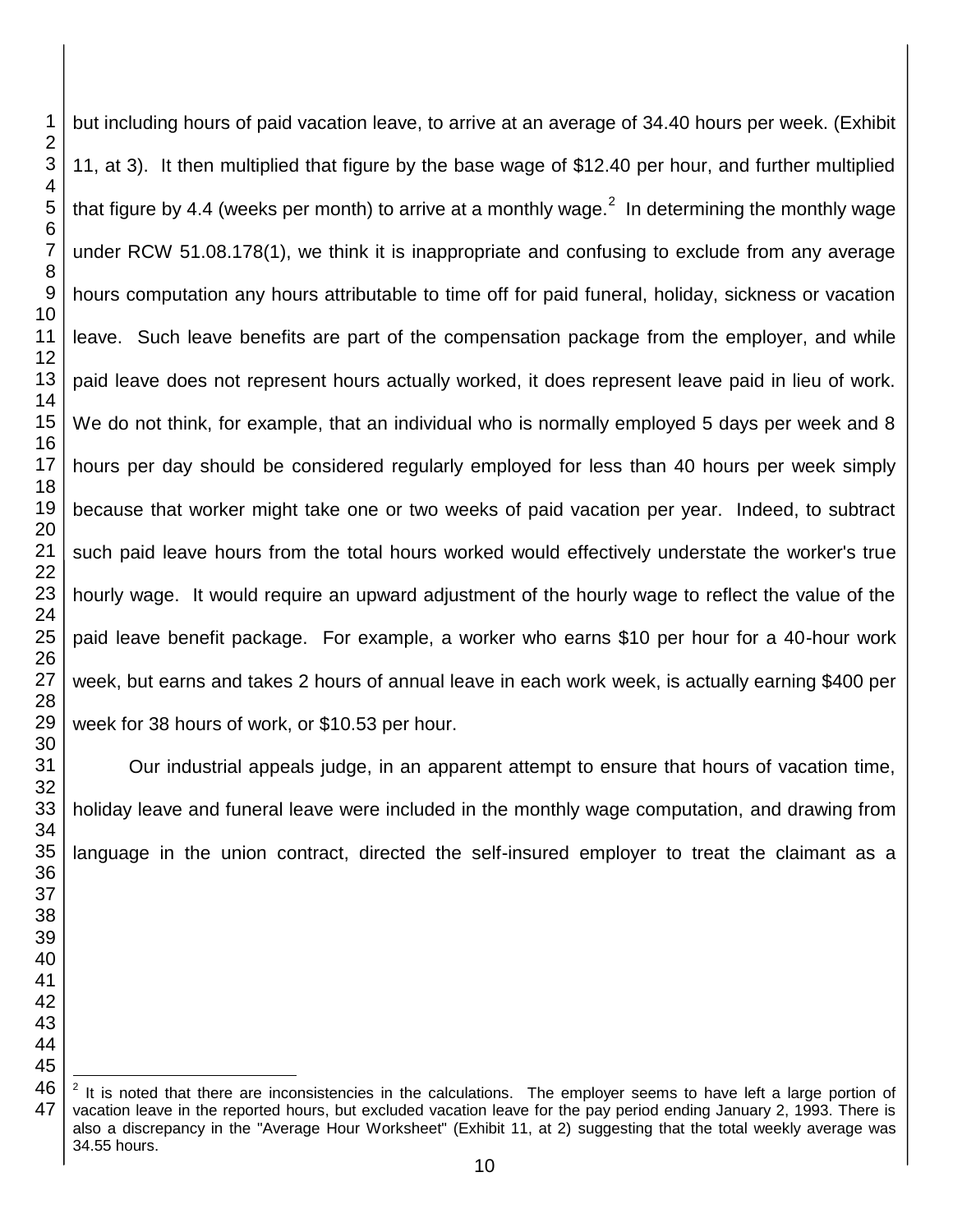"full-time employee" working 40 hours per week. We do not see that whether the worker is characterized as a "full-time" employee, as opposed to something other than full-time, has any statutory significance. There is nothing in RCW 51.08.178 that requires special treatment for a "full-time" employee. Indeed, the only similar reference is in RCW 51.08.178(2), that requires averaging of wages over a prior 12-month period for those workers whose employment pattern is characterized as "essentially part-time." The 26-week summary of Ms. Shearer's employment pattern suggests that she worked an average of 36.1 hours per week. Regardless of whether such a level of employment could or should be characterized as "full-time," does not make any difference. We conclude, and need only conclude, that a person who averages 36.1 hours of work per week is not "essentially part-time" within the meaning of RCW 51.08.178(2), and therefore, the monthly wage for such individual should be calculated using the method set forth in RCW 51.08.178(1).

We have held that, aside from RCW 51.08.178(2), averaging is only permissible to determine the number of hours per day, and days per week, that a worker is "normally" employed. *In re Ubaldo Antunez*, BIIA Dec., 88 1852 (1989). In this case, the best evidence of the number of days and hours Ms. Shearer was employed at the time of injury is the 26-week summary of hours worked per week (Exhibit 11) and the wage stubs detailing the nature of the work in 21 of those weeks (Exhibit 12). These, together with the claimant's testimony, suggest that she was normally employed five days per week. The wage stubs would also suggest that in 16 of 21 of those weeks (or 75% of the time) she worked on Sunday. In the 21 weeks represented by wage stubs, the claimant averaged 6.1 hours of work for each Sunday. This leaves an average of 30 hours per week worked in the remaining 4 "non-premium" workdays, or an average of 7.5 hours per day.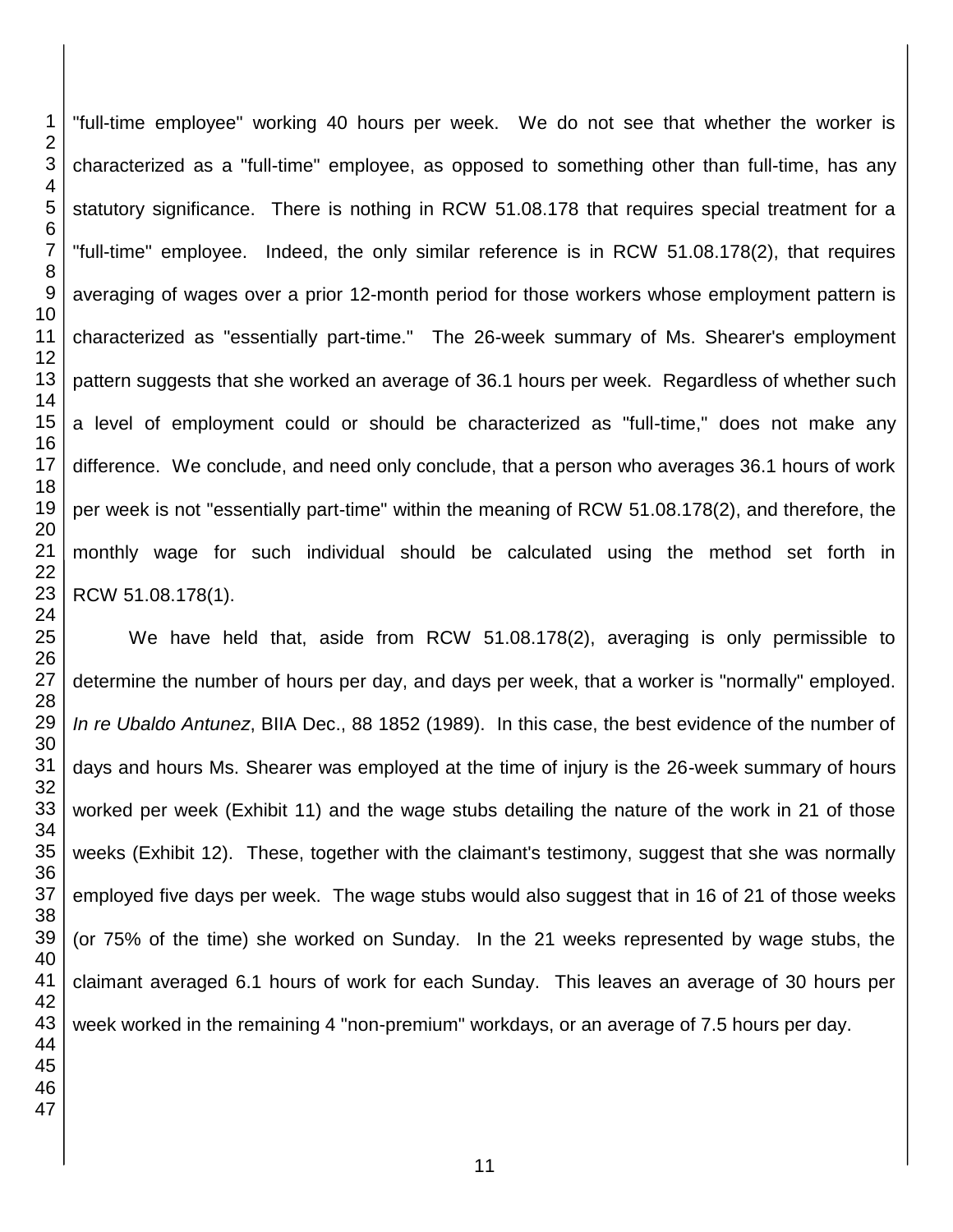| $\mathbf 1$                                | Thus we calcula |                                 |
|--------------------------------------------|-----------------|---------------------------------|
| $\begin{array}{c} 2 \\ 3 \\ 4 \end{array}$ | Sundays         |                                 |
| 5<br>6                                     |                 | 6.<br>5                         |
| $\overline{7}$<br>8                        | Non-prei        |                                 |
| 9<br>10<br>11                              |                 | 7.<br>18                        |
| 12<br>13                                   | Total Mo        |                                 |
| 14<br>15                                   |                 | \$5                             |
| 16<br>17                                   | We, the         |                                 |
| 18<br>19                                   | computed base   |                                 |
| 20<br>21<br>22                             | claims be repai |                                 |
| 23<br>24                                   |                 |                                 |
| 25<br>26<br>27<br>28<br>29<br>30           | 1.              | <u>င</u><br>cl<br>of<br>di<br>W |
| 31<br>32<br>33<br>34                       |                 | O<br>W<br>fo                    |
| 35<br>36<br>37<br>38<br>39<br>40           |                 | O<br>re<br>Μ<br>A١<br>to        |
| 41<br>42<br>43<br>44<br>45<br>46<br>47     |                 | O<br>da<br>O<br>Sl<br>di<br>A١  |
|                                            |                 |                                 |

ate the claimant's monthly wage as follows:

 $(1$  day per week  $\omega$  \$18.60 per hour):

1 hours per day x  $$18.60$  per hour =  $$113.46$ , daily wage  $[RCW 51.08.178(1)(a)] \times $113.46 = $567.30$ , monthly wage

mium days (4 days per week  $@$  \$12.40 per hour):

5 hours per day x  $$12.40$  per hour = \$93 daily wage 18 [RCW 51.08.178(1)(d)] x \$93 = **\$1,674.00**, monthly wage

nthly Wage:

\$567.30 + \$1,674.00 = **\$2,241.30**

refore, direct that the claimant's time loss compensation under these claims be

ed on a monthly wage of \$2,241.30 per month, and that time loss paid under the

d at the revised amount, less amounts previously paid at the lesser rate.

#### **FINDINGS OF FACT**

**Iaim No. T-806111, Docket No. 96 3384:** On December 8, 1993, the aimant, Kay R. Shearer, filed an accident report with the Department Labor and Industries alleging that she had sustained an occupational sease arising out of her employment with Fred Meyer, Inc. The claim as allowed and benefits were paid.

n August 21, 1995, the Department issued an order closing the claim ith time loss compensation as paid to May 9, 1994, and with no award or permanent partial disability.

n September 25, 1995, the claimant filed a protest and request for consideration of the order of August 21, 1995, and on larch 12, 1996, the Department issued an order affirming the order of ugust 21, 1995. The order dated March 12, 1996, was communicated the claimant on March 15, 1996.

n May 16, 1996, the claimant filed a Notice of Appeal of the order ated March 12, 1996, with the Board of Industrial Insurance Appeals. n June 14, 1996, the Board issued an order granting the appeal abject to proof of timeliness, assigning it Docket No. 96 3384, and recting that proceedings be held on the issues raised in the Notice of ppeal.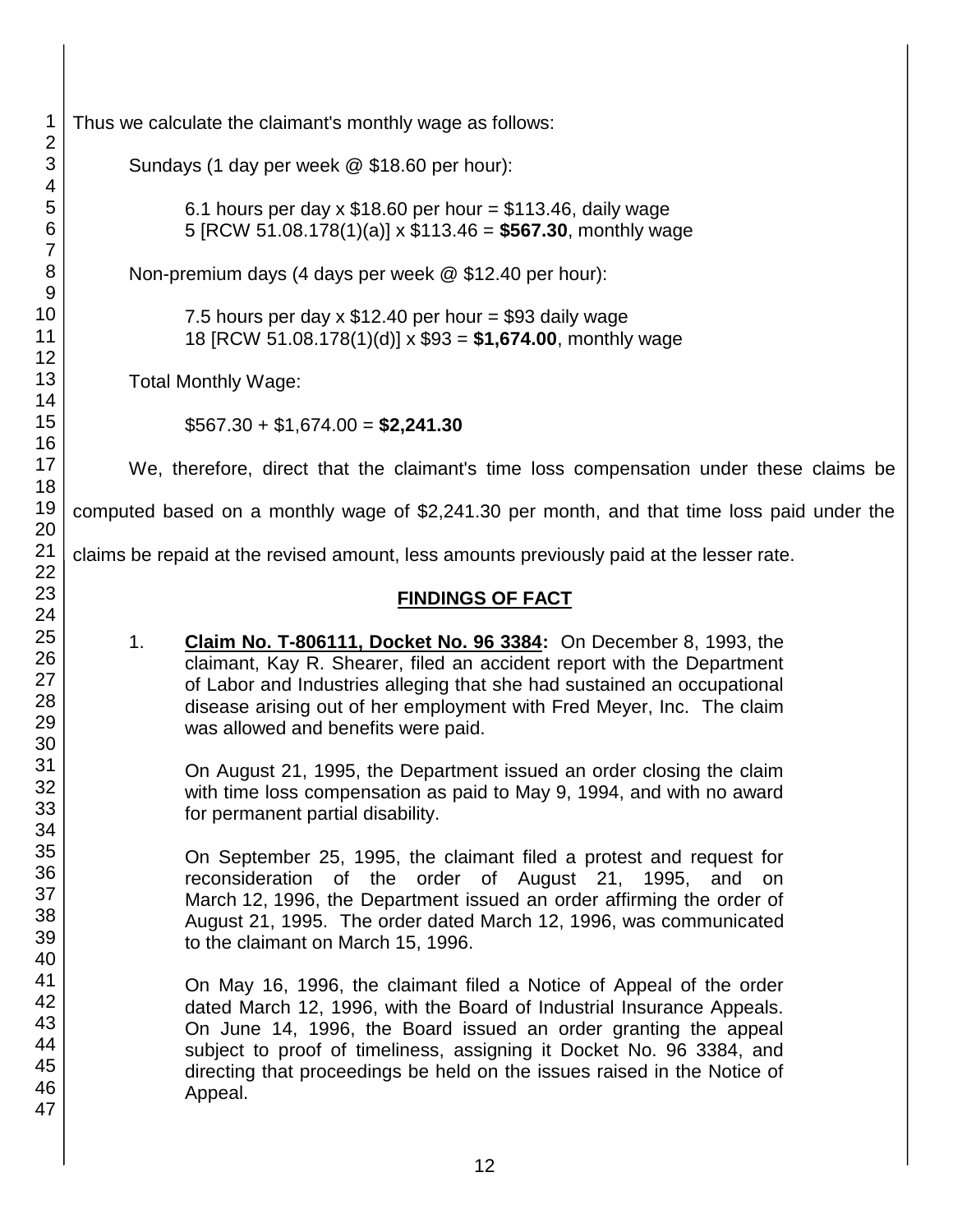2. **Claim No. T-713076, Docket No. 96 3385:** On February 5, 1993, the claimant, Kay R. Shearer, filed an accident report with the Department of Labor and Industries alleging that she had sustained an industrial injury during the course of her employment with Fred Meyer, Inc. The claim was allowed and benefits were paid.

On July 27, 1995, the Department issued an order closing the claim with time loss compensation as paid to May 5, 1995, and directing the selfinsured employer to pay a permanent partial disability award equal to a Category 2 of permanent cervical and cervico-dorsal impairments.

On September 22, 1995, the claimant filed a protest and request for reconsideration of the order of July 27, 1995, and on March 12, 1996, the Department issued an order affirming the order of July 27, 1995. The order dated March 12, 1996, was communicated to the claimant on March 15, 1996.

On May 16, 1996, the claimant filed a Notice of Appeal of the order dated March 12, 1996, with the Board of Industrial Insurance Appeals. On June 14, 1996, the Board issued an order granting the appeal subject to proof of timeliness, assigning it Docket No. 96 3385, and directing that proceedings be held on the issues raised in the Notice of Appeal.

- 3. Kay R. Shearer is a 44-year-old woman whose formal education extends through the tenth grade. She has obtained a GED. On February 1, 1993, during the course of her employment as a meat wrapper with Fred Meyer, she was walking out of a freezer while carrying a tray of meat when she tripped over a pallet laying on the floor, which caused her to fall. The claimant sustained a cervical strain, proximately caused by the industrial injury.
- 4. The claimant's duties as a meat wrapper required her to wrap meat with plastic wrap that involved repetitive motion with her arms and hands. This repetitive motion was a distinctive condition of employment. As of February, 1993, the claimant suffered from carpal tunnel syndrome in her right arm and wrist, that arose naturally and proximately out of her employment as a meat wrapper for Fred Meyer.
- 5. No time loss orders have been issued in Claim No. T-806111, or Claim No. T-713076, that bear the requisite appeal language and provide a clear explanation as to how the claimant's base wage rate was calculated.
- 6. The employer/employee relationship at Fred Meyer is set forth in a Collective Bargaining Agreement. That agreement provides that certain core working hours are paid at a so-called "base rate." These hours are 8:00 a.m. to 6:00 p.m. Work performed outside of these hours is paid at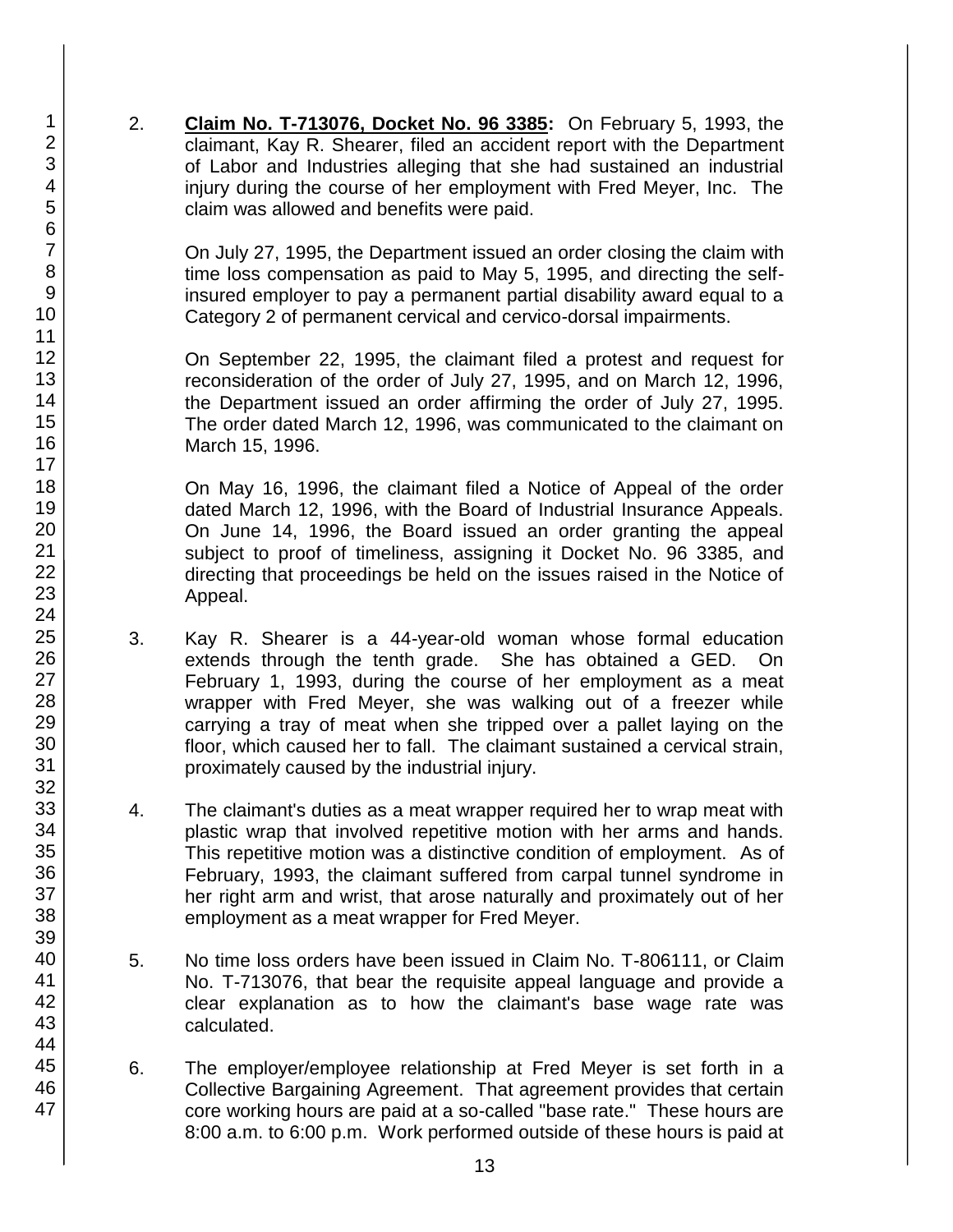a higher rate, that varies according to the day of the week and the hours outside the core hours the worker works. This is referred to as a "shift differential" or "shift premium." Shift premiums are paid even if the hours worked are within a normal 40-hour work week, as a shift differential is different from overtime. In a given month, a worker for Fred Meyer might work some variable number of hours for which he or she would be paid a shift differential. The number of hours worked for which there is a shift premium varies for each worker from month to month. The Collective Bargaining Agreement also sets forth that employees are to have paid vacation, sick, funeral, and holiday leave in varying amounts depending on hours worked and/or years of service of the employee.

- 7. At the time of injury and on the date of manifestation of her occupational disease, and for the 26-week period prior thereto, the claimant was employed an average of 36.1 hours per week, that was neither intermittent nor essentially part-time employment. She was normally employed on Sundays, at an average of 6.1 hours per day, and at a wage rate of \$18.60 per hour due to the shift differential. She was normally employed an additional 4 days per week, at an average of 7.5 hours per day, and at a base wage rate of \$12.40 per hour.
- 8. Between May 5, 1995 and March 12, 1996, the claimant was not able to return to her job at the time of injury, that of meat wrapper, which inability was proximately caused by residual effects of her occupational disease of carpal tunnel syndrome.
- 9. Between May 5, 1995 through August 21, 1995, when the Department issued an order assessing her degree of permanent impairment, the claimant was capable of reasonably continuous gainful employment, given her education, training, and physical capabilities, taking into consideration her impairment proximately caused by her industrially related condition of carpal tunnel syndrome, as a customer service clerk.
- 10. The claimant, had she worked as a customer service clerk, would have earned an hourly wage equal to the minimum wage during the period May 5, 1995 through August 21, 1995. This reduction in earning power was proximately caused by her occupationally related disease of carpal tunnel syndrome. Prior to contracting the occupational disease of carpal tunnel syndrome, she made at least \$12.40 an hour as a base rate. During the period May 5, 1995, the job she held at the time of injury was paying a base rate of \$13.60 per hour.
- 11. As of August 21, 1995, and continuing through March 12, 1996, the claimant's carpal tunnel syndrome condition, proximately caused by her occupational disease that is the basis for Claim No. T-806111, was fixed and stable and not in need of further treatment.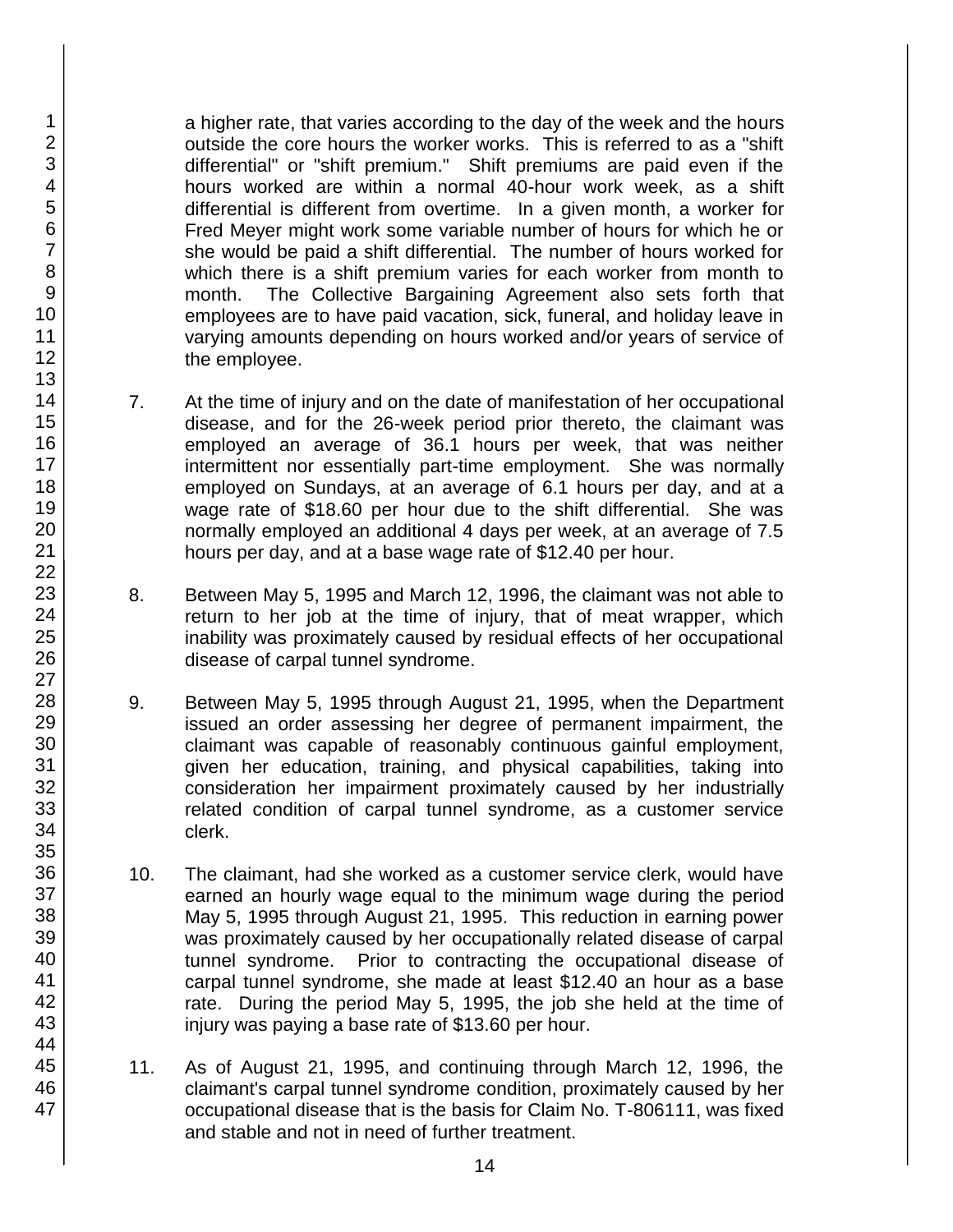- 12. As of August 21, 1995, and continuing through March 12, 1996, the claimant sustained no permanent impairment proximately caused by her occupational disease that is the basis for Claim No. T-806111.
- 13. As of July 27, 1995, and continuing through March 12, 1996, the claimant's neck and shoulder condition, proximately caused by the industrial injury of February 1, 1993, was fixed and stable, and not in need of further treatment. (Claim No. T-713076)
- 14. As of July 27, 1995 and continuing through March 12, 1996, the claimant sustained permanent impairment, proximately caused by the industrial injury of February 1, 1993, equal to a Category 2 of the categories of permanent cervical and cervico-dorsal impairments. (Claim No. T-713076).

#### **CONCLUSIONS OF LAW**

- 1. The Board of Industrial Insurance Appeals has jurisdiction over the parties and the subject matter of both appeals. Both appeals were timely filed.
- 2. No time loss orders were issued in either Claim No. T-806111 or Claim No. T-713076, that have a res judicata effect with regard to the calculation of the claimant's base wage rate, and, thus, her time loss compensation rate.
- 3. For purposes of calculating the claimant's wage rate, hours for which she was paid holiday, sick, vacation, and funeral leave should not be excluded from hours worked when calculating the days per week or hours per day the claimant was normally employed, as they represent benefits paid in lieu of work under the employment contract, and their exclusion would understate the hours per day and days per week the claimant was normally employed.
- 4. The claimant's employment with her employer and her relation to her employment was neither essentially part-time nor intermittent, and her monthly wage at the time of injury must, therefore, be calculated under the method outlined at RCW 51.08.178(1). Further, since a substantial number of the hours the claimant was normally employed were paid at a higher hourly rate because of a shift differential, her monthly wage calculation must take such shift differential into account, by determining the number of hours per day and days per week the claimant was normally employed at such higher wage rate, and adding the computed monthly wage at such rate to the monthly wage determined for the number of hours per day and days per week the claimant was normally employed at the base wage rate.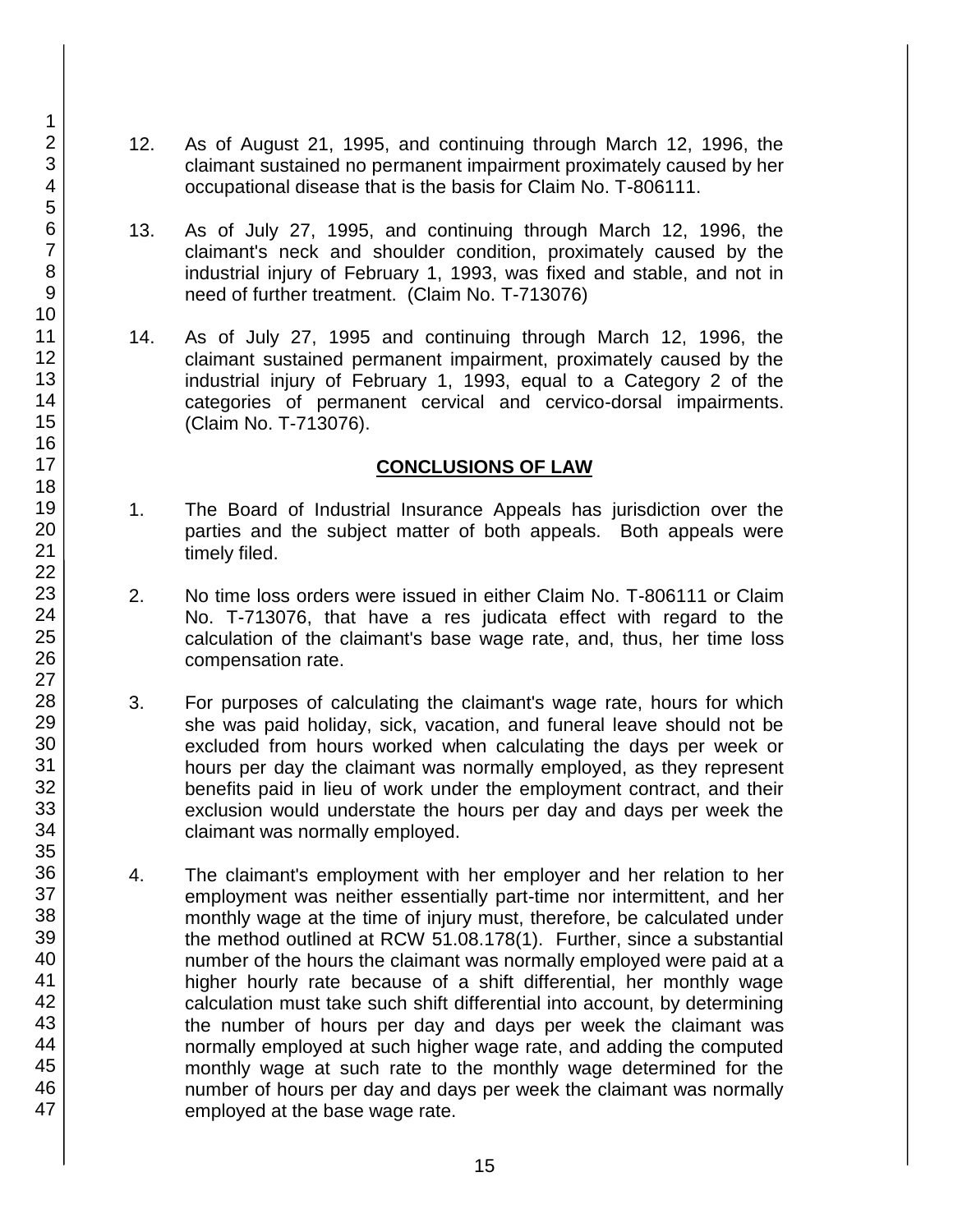- 5. At the time of injury applicable to both Claim Nos. T-806111 and T-713076, the claimant's monthly wage was \$2,241.30 per month, as she was normally employed 4 days per week, for 7.5 hours per day at \$12.40 per hour, and she was normally employed 1 day per week for 6.1 hours per day at \$18.60 per hour.
- 6. Between May 5, 1995 and March 12, 1996, the claimant was not totally, temporarily disabled within the meaning of RCW 51.32.090.
- 7. Between May 5, 1995 and August 21, 1995, the claimant was entitled to loss of earning power benefits pursuant to RCW 51.32.090.
- 8. With regard to Claim No. T-806111, Docket No. 96 3384, the March 12, 1996 Department order, that affirmed a prior order dated August 21, 1995, that closed the claim with time loss compensation benefits as paid to May 9, 1994, and with no permanent partial disability award is reversed, and this matter is remanded to the Department with direction to establish the claimant's monthly wage, taking her Sunday shift differential into account, and fixing her monthly wage under RCW 51.08.178(1) as \$2,241.30 per month, pay her time loss compensation benefits based thereon for all periods for which she has been paid time loss compensation under this claim, less prior benefits paid for time loss compensation paid at a lesser rate, pay loss of earning power benefits for the period between May 5, 1995 through August 21, 1995, based on a comparison of the wages paid for the job of meat wrapper for such period and the minimum wage for that period, and to, thereupon, close the claim, as paid, without award for permanent impairment.
- 9. Relative to Claim No. T-713076, Docket No. 96 3385, the March 12, 1996 Department order, that affirmed a prior order dated July 27, 1995, that closed the claim with time loss compensation benefits as paid to May 5, 1995, and directed the self-insured employer to pay a permanent partial disability award equal to a Category 2 of permanent cervical and cervico-dorsal impairments is incorrect, and is reversed and this matter is remanded to the Department with direction to establish the claimant's monthly wage, taking her Sunday shift differential into account, and fixing her monthly wage under RCW 51.08.178(1) as \$2,241.30 per month, pay her time loss compensation benefits based thereon for all periods for which she has been paid time loss compensation under this claim, less prior benefits paid for time loss compensation at the previous rate, pay an award for permanent impairment equal to Category 2 of permanent cervical and cervico-dorsal impairments, less prior awards, and to, thereupon, close the claim as paid.

### It is so **ORDERED**.

Dated the 16<sup>th</sup> day of June, 1998.